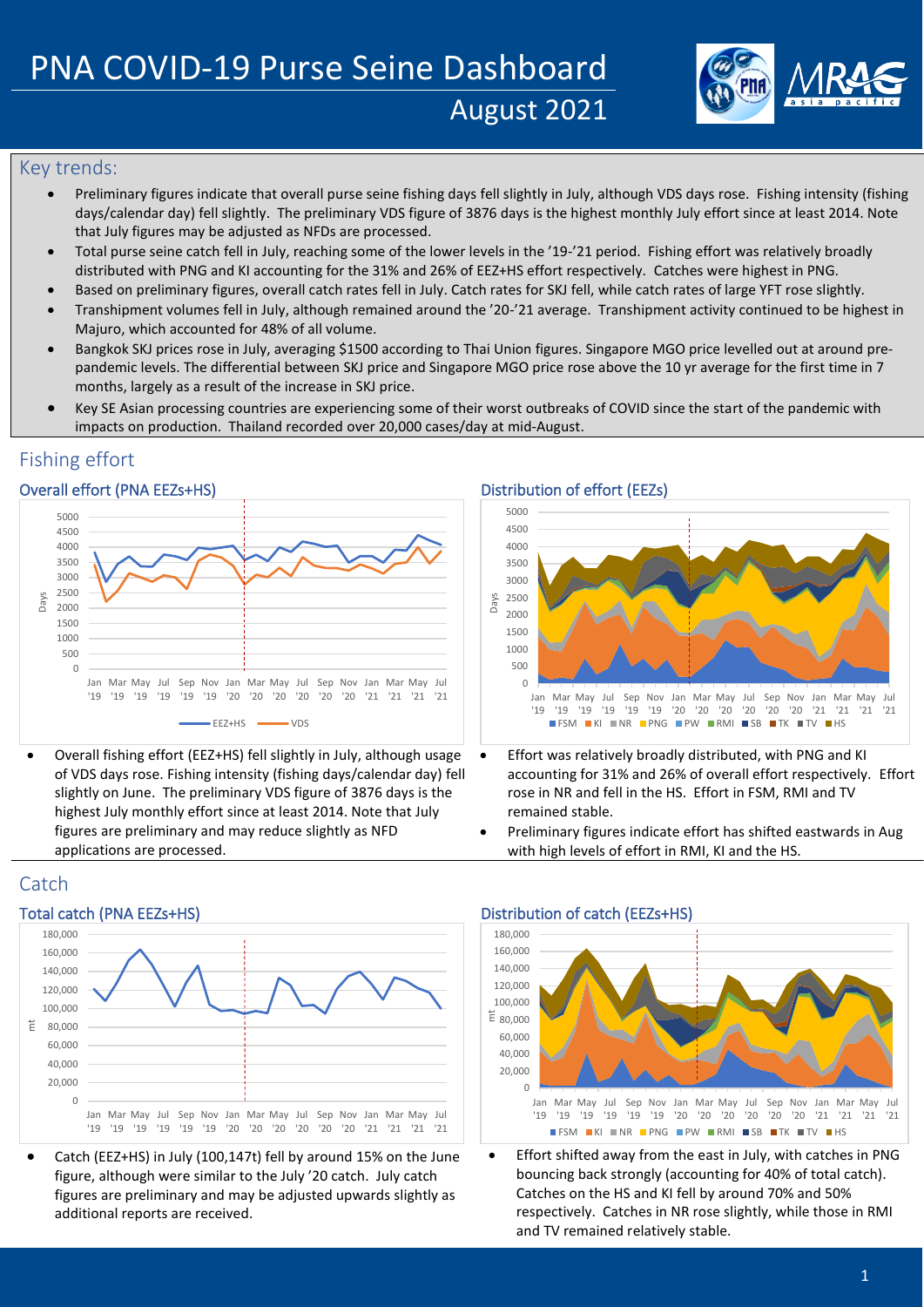# Catch rates



• Overall catch rates declined in July, reaching some of the lowest levels in the '19-'21 period. These figures are preliminary and may be adjusted slightly as NFDs are processed and additional ereporting is received.





SKJ catch rate fell in July, albeit remained above the low levels seen in early '20.

### Overall (PNA EEZs+HS) Catch rate by zone (EEZs)



• Preliminary figures indicate that changes in catch rates were variable across the region – PNG and SB rose, while FSM, KI and NR fell. Catch rates in the HS remained stable at high levels despite much lower levels of effort.

### Other species



• Amongst the other purse seine species/size categories, catch rates of large YFT rose in July although remained below the '19-'21 average. Catch rates of small YFT rose slightly, while catch rates of both large and small BET fell coinciding with the FAD closure.

# Transhipment



• Transhipment volumes in PNA ports fell in July (from 56,126t to 48,548t), albeit remained higher than the early period of the pandemic.



• Transhipment volumes remained highest in RMI, accounting for around 48% of all PNA volume. PNG and KI ports accounted for the next highest volume, with PNG's volume rising from June and KI's falling. FSM's transhipments have remained largely stable for 6 months.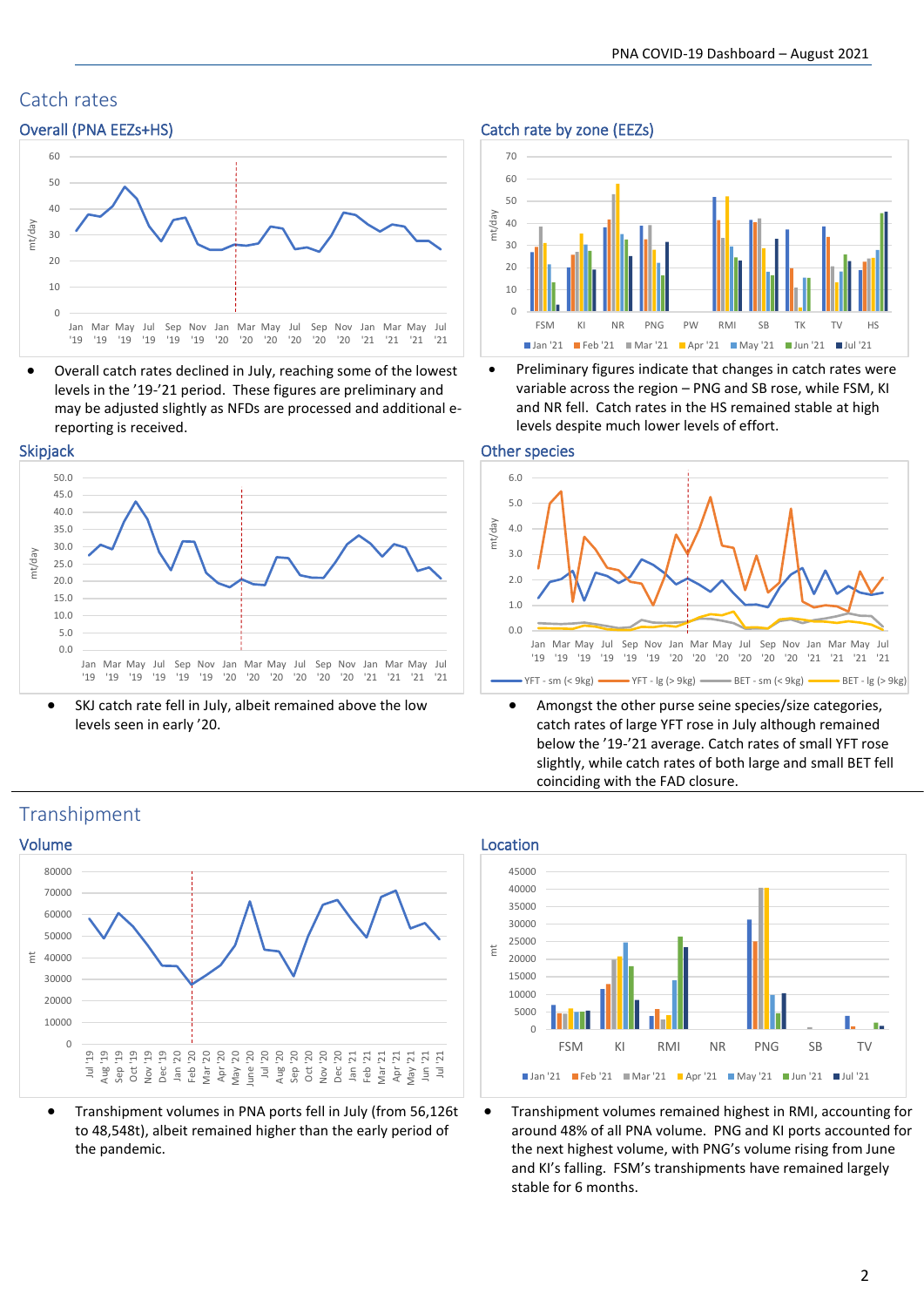## Prices



[https://investor.thaiunion.com/raw\\_material.html](https://investor.thaiunion.com/raw_material.html)

Thai Union report that Bangkok SKJ prices averaged around \$1500 in July, up from \$1350 in June. The price rise coincided with the commencement of the WCPFC FAD closure. Atuna report that Manta price rose to around \$1500 in July.



BKK SKJ price and Singapore MGO price diverged in July, largely driven by the rise in SKJ price.

## Fuel price 800 700 600 500 US\$/mt 400 300  $200$  $10<sub>0</sub>$  see cot goo cas cast is see cot got cast cast is

<https://shipandbunker.com/prices/apac/sea/sg-sin-singapore#MGO>

• Singapore MGO price levelled out in July, averaging US\$595/mt. Price is now essentially at pre-pandemic levels. As of August 12<sup>th</sup> 2021, price had fallen slightly to \$570/mt.



The price differential between BKK SKJ price and Singapore MGO rose in July to \$905, the highest since Nov 2020. The July climbed back above the average 10 year price difference of \$850 for the first time in 7 months.

## COVID-19 in processing countries



### <https://ourworldindata.org/covid-cases>

• The Philippines continues to have the highest number of cumulative COVID-19 cases amongst the main processing countries in the region, although Thailand's case numbers are rising rapidly.

### Total cases **Daily confirmed cases** Daily confirmed cases



### <https://ourworldindata.org/covid-cases>

• Thailand is continuing to experience a serious spike in cases, with over 20,000 cases/day in mid-August. The Philippines is also experiencing a renewed spike in cases.

3